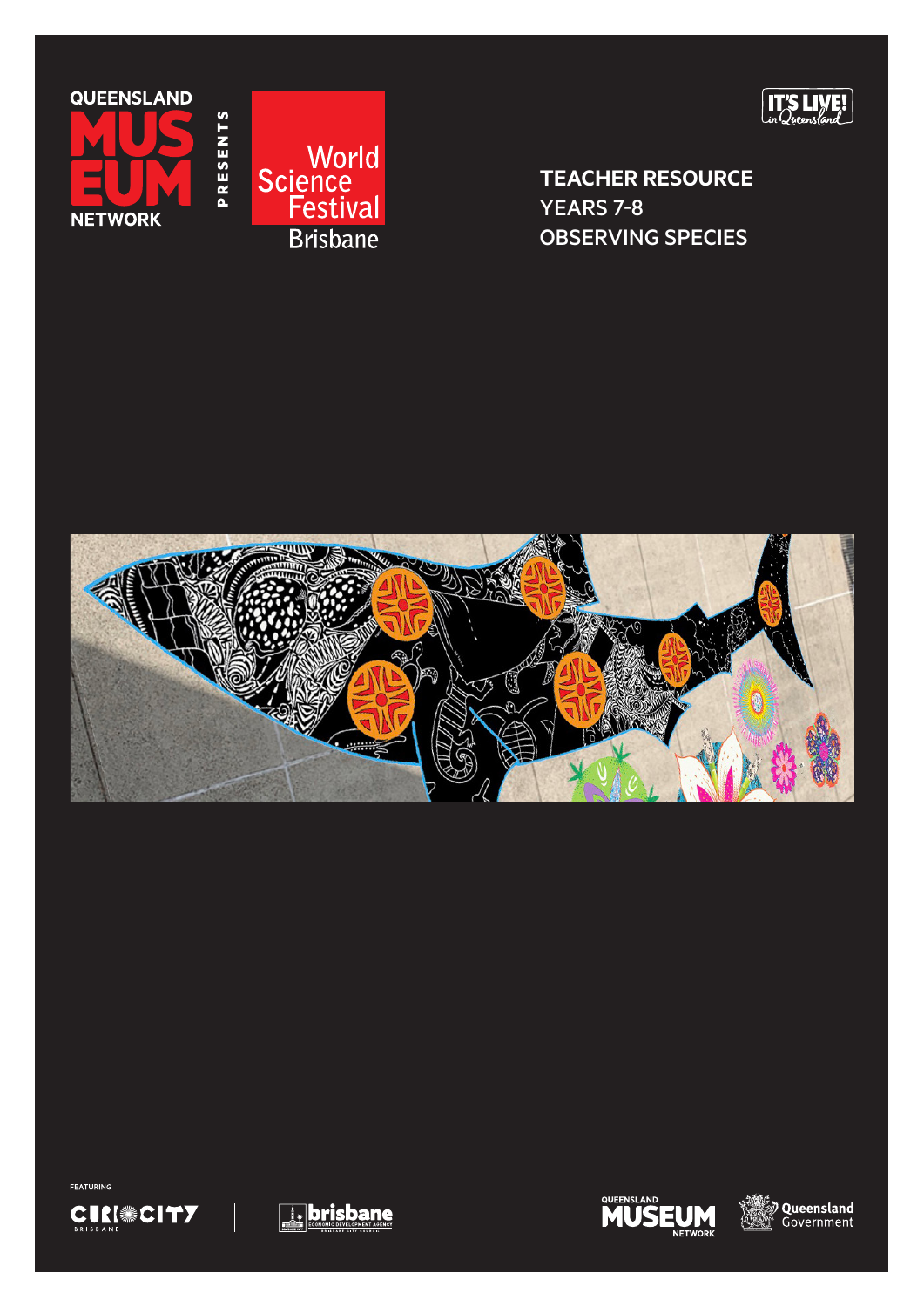# **CONTENTS**

| <b>ART VS. SCIENCE</b><br>3           |                |  |  |  |
|---------------------------------------|----------------|--|--|--|
| <b>Observing species</b>              |                |  |  |  |
| <b>Featured artworks</b>              |                |  |  |  |
| <b>Curriculum links</b>               |                |  |  |  |
| <b>Content descriptions</b>           |                |  |  |  |
| <b>STEM links</b>                     |                |  |  |  |
| <b>General capabilities</b>           |                |  |  |  |
| <b>Learning objectives</b>            |                |  |  |  |
| Success criteria                      |                |  |  |  |
| <b>Teaching notes</b>                 |                |  |  |  |
| Timing                                | 6              |  |  |  |
| <b>Materials</b>                      | 6              |  |  |  |
| How to use                            | 6              |  |  |  |
| <b>Learning activities</b>            |                |  |  |  |
| <b>Lesson 1: The First Scientists</b> | $\overline{7}$ |  |  |  |
| Lesson 2: Designing constellations    | 9              |  |  |  |
| Lesson 3: Printing constellations     | 10             |  |  |  |
| <b>Appendices</b>                     |                |  |  |  |
| Appendix A: Design table              | 11             |  |  |  |
| <b>Endnotes</b>                       |                |  |  |  |

Cover: Brian Robinson, *Baidam Tithuyil*, 2022. [artist mock-up in situ].

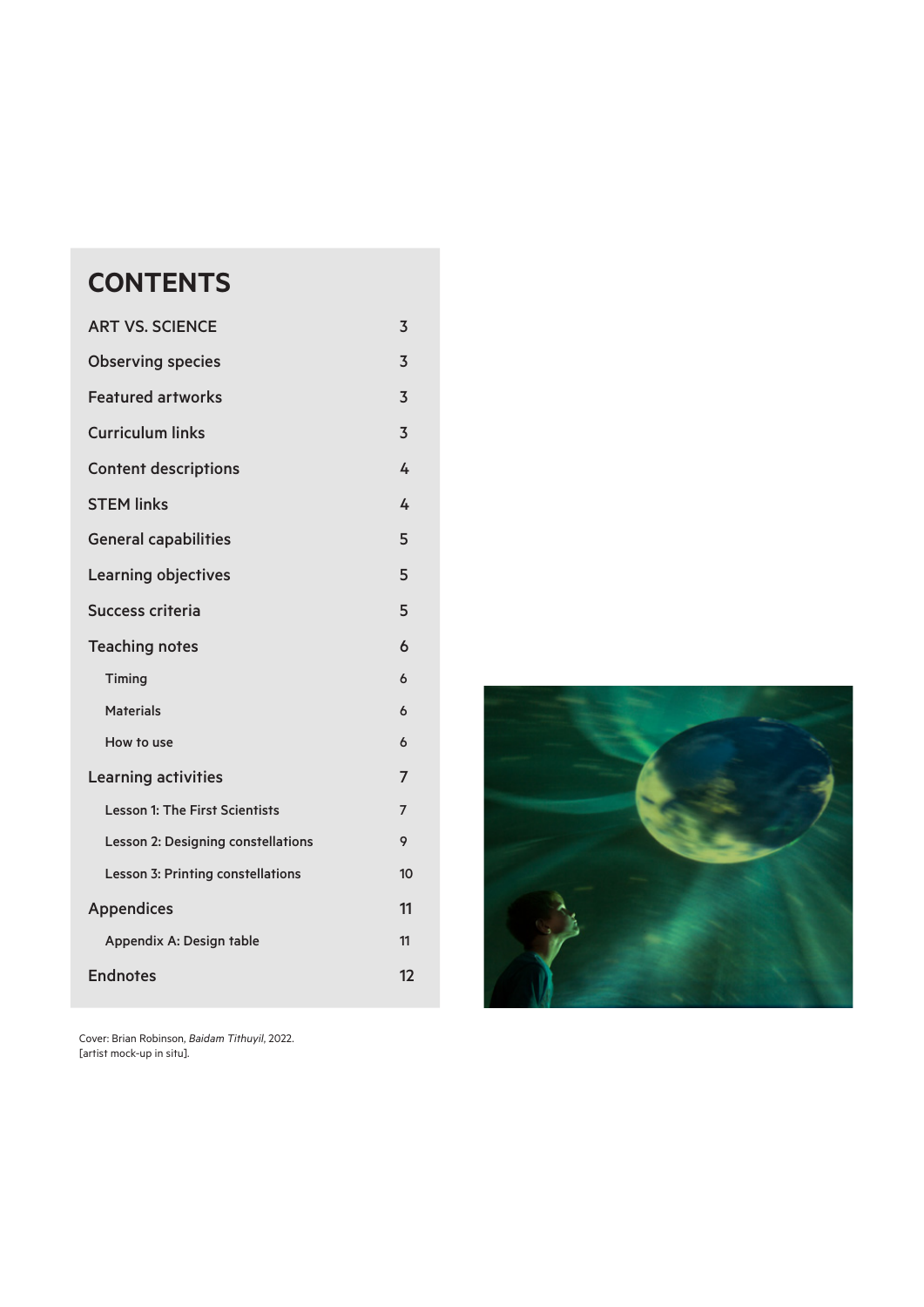# **ART VS. SCIENCE**

STEM-literacy is fundamental in a world increasingly saturated with advertising and mixed messages from the media. Having basic scientific literacy helps us to navigate some very practical questions, like: how can we trust vaccines, should we use energysaving lightbulbs, and why is it important to be healthy?

Science should be shared with everyone, in an accessible and clear manner. Why is this important? Well, it gives us a sense of wonder and curiosity, encourages us to find better ways of doing things, and it help us look after ourselves and our planet.

One way of making science accessible, is by presenting it in creative ways, like the artists who participated in [Curiocity Brisbane 2022.](https://www.worldsciencefestival.com.au/curiocity-brisbane) As you engage with these public artworks, what will you discover about science, about yourself, or about the state of the planet?

# **OBSERVING SPECIES**

Our natural environment has inspired countless works of art, from the classical compositions of Beethoven and Vivaldi to the spectacular masterpieces of Claude Monet and Vincent Van Gogh. And just like artists, scientists, including Australia's First Scientists, continue to solve problems by finding new ways of looking.

Sometimes, we just need a shift in perspective. Or a creative new twist. We might discover things that are too small to see with the naked eye, or brilliant things that have existed for aeons before humans dug them up or cut them open.

Can you make new connections between scientific inquiry, storytelling, and art? We can't wait to see the results.

# **FEATURED ARTWORKS**

Brian Robinson. *Baidam Tithuyil*

# **CURRICULUM LINKS**

This resource is aligned with **[Australian Curriculum](http://This resource is aligned with Australian Curriculum , Visual Arts, Years 7-8 and includes reference to Australian Curriculum , Science, Years 7-8.)<sup>i</sup>**, Visual Arts, Years 7-8 and includes reference to [Australian Curriculum](https://www.australiancurriculum.edu.au/f-10-curriculum/science/)<sup>ii</sup>, Science, Years 7-8.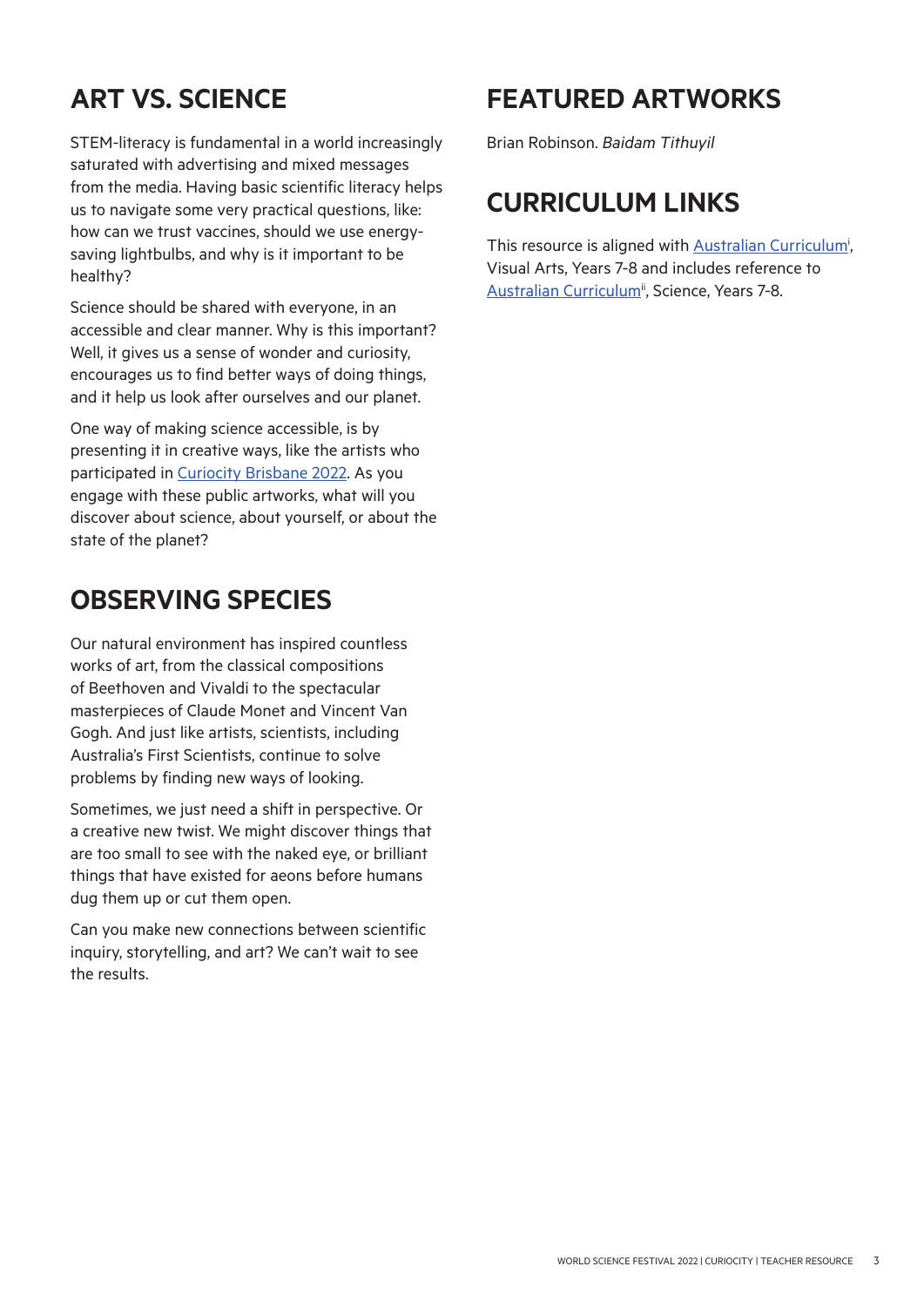

**1** *Acknowledging Place* Carol McGregor

> **2** *Soft-body Adapters* Kellie O'Dempsey

**3** *CURIOCITY EcosysSTEAMs* Dalby South State School

**4** *TIMEE22* Isis District State High School

**5** *Luminous Threads* Kirsten Baade

> **6** *CurioCreatures* Alinta Krauth and Jason Nelson (EphemerLab)

 **TRAIL** Collect all 15 across South Bank, the Goodwill Bridge and Queen Street Mall

**7** *City Symphony* QMF and Textile Audio

 **TRAIL** Visit all four sites across South Bank and Brisbane CBD

**8** *Self-talk is our superpower!*  Blackall Range Independent School

**9** *Cooyinnirra in Flames* Boonah State High School

**10** *93% Human / Breathwork* Helen Pynor

**11** *Baidam Tithuyil* Brian Robinson

**12** *In the Air* Priscilla Bracks & Gavin Sade (Music: Greg Jenkins and Gavin Sade)

**13** *AmphiSonic* Panos Couros

#### **14** *The Wandering Birds Have Returned to the River (Even Bernice)*

 Seth Ellis and Michelle Vine Guest creators Lota State High School



**Presented with Queensland branch of the Austral BightNice FESTIVAL 28<sup>2</sup> I CUR<b>ION Det Standing Earth Science 26 Radiation Exploration** Radiation Protection Society

#### **15** *The Origins of Art I and II* Maria-Fernanda Cardoso



**15** *DE-CAY-dence* Donna Davis



**15** *Communing With Robots* Peter Thiedeke



#### **16** *Sounding Tides*

Erik Griswold and Rebecca Cunningham



### **17** *OHCE/ECHO*

 Georgie Pinn Guest creators MacGregor State High School



#### **18** *MIRAGE PROJECT [iceberg]*

David Burrows and Australian Antarctic Program

 **TRAIL** Visit all 10 locations throughout Streets Beach

![](_page_3_Picture_63.jpeg)

### **Wednesday 9 – Sunday 13 March**

**19 Dinosaur Discovery** Presented with Brisbane Urban Environmental Education Centre

**19 Reef Creature Coding Challenge** Presented with Great Barrier Reef Marine Park Authority

**20 Protect Our Coral Reefs** Presented with CoralWatch

**21 Stellar STEM** Presented with PFi Aerospace

**21 Coding with CodeMonkey** Presented with Junior Engineers

**21 Energy in Motion – STELR Program** Presented with Australian Academy of Technological Sciences and Engineering

**21 Science of Tunnelling and Future Brisbane** Presented with Cross River Rail Delivery Authority

**22 Design and Fly a Virtual Aircraft** Presented with Cool Aeronautics Australia

**22 Professor Tech's Awesome Introduction to Extended Reality**

Presented with The Create Lab by Professor Tech

**23 Micromelon Robotics Automation Challenge** Presented with Micromelon Robotics

**23 Innovation in Science Ideation** Presented with Australian School of Entrepreneurship

**23 Become a Young Scientist** Presented with The University of Queensland

### **Saturday 12 – Sunday 13 March**

**24 It's Rocket Science** Presented with It's Rocket Science

**24 Stargazing** Presented with Brisbane Astronomical Society

**25 Marble Run Madness** Presented with Make & Meld

**26 ImmunoKru: A Cancer Art Gallery Exclusive** Presented with Excite Science

**26 Butterflies, Bees and Other Insects** Presented with Butterfly & Other Invertebrates Club Inc.

**26 Fungi Count**  Presented with FungiMap and QuestaGame

**26 Addiction Neuroscience and Obesity** Presented with Translational Research Institute

#### **26 Science for Citizens** Presented with Australian Citizen

Science Association

**26 Beneath the Streets** Presented with Urban Utilities

**27 Race to Escape** Presented with Robogals Brisbane

**27 The Young Entrepreneurs Hub** Presented with BOP Industries

- **27 Achieving a Circular Economy** Presented with Steam Powered Kids
- **27 Augmented Reality Games** Presented with Ardacious

**27 Robotics** Presented with Young Engineers Brisbane North

**27 Catchment Curiosities** Presented with Brisbane Catchments Network

**27 The Science of Movement** Presented with Australian Catholic University

**27 Finding Ink the Famous Octopus!** Presented with Plastic Oceans Australasia **27 The Future of Health** 

![](_page_3_Picture_44.jpeg)

Presented with QIMR Berghofer

### **28 Get Buried!**

Presented with LUSY

**28 Soil: Life's Foundation** Presented with Soil Science Australia, Queensland Branch

Presented with Geological Society of Australia

**28 Building Sustainable and Biodiverse Gardens** Presented with Natura Pacific Pty Ltd

![](_page_3_Picture_78.jpeg)

**i2 Information Tent**

**i3 Information Tent**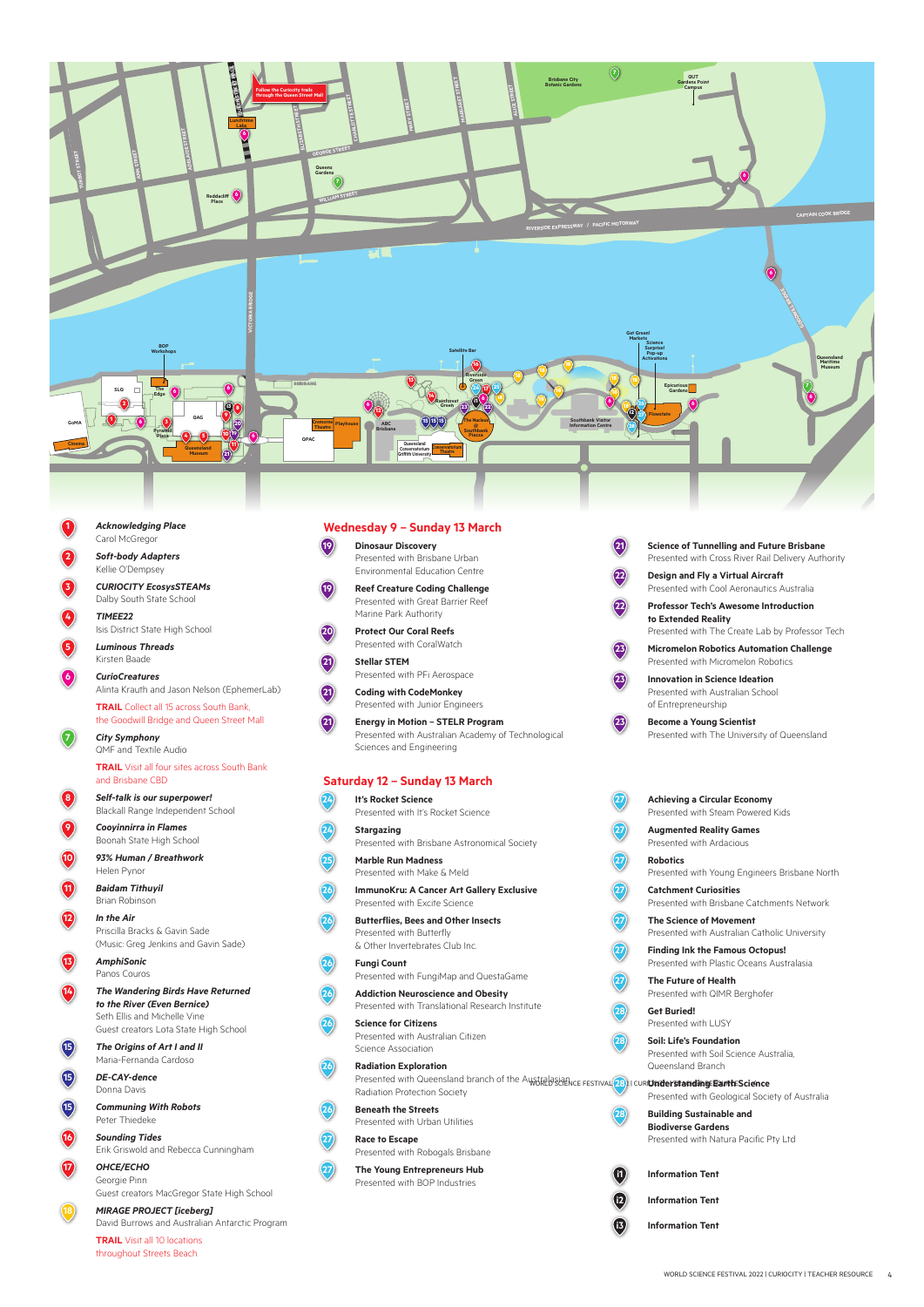# **CONTENT DESCRIPTIONS**

| <b>Visual Arts, Years 7 and 8</b> |                                                                                                 |  |  |
|-----------------------------------|-------------------------------------------------------------------------------------------------|--|--|
| ACAVAM118                         | Experiment with visual arts conventions and techniques, including exploration of techniques     |  |  |
|                                   | used by Aboriginal and Torres Strait Islander artists, to represent a theme, concept or idea in |  |  |
|                                   | their artwork                                                                                   |  |  |
| ACAVAM119                         | Develop ways to enhance their intentions as artists through exploration of                      |  |  |
|                                   | how artists use materials, techniques, technologies and processes                               |  |  |
| ACAVAM120                         | Develop planning skills for art-making by exploring techniques and processes used by different  |  |  |
|                                   | artists                                                                                         |  |  |
| ACAVAM121                         | Practise techniques and processes to enhance representation of ideas in their art-making        |  |  |
| ACAVAM122                         | Present artwork demonstrating consideration of how the artwork is displayed to enhance the      |  |  |
|                                   | artist's intention to an audience                                                               |  |  |
| ACAVAR123                         | Analyse how artists use visual conventions in artworks                                          |  |  |
| ACAVAR124                         | Identify and connect specific features and purposes of visual artworks from contemporary and    |  |  |
|                                   | past times to explore viewpoints and enrich their art-making, starting with Australian artworks |  |  |
|                                   | including those of Aboriginal and Torres Strait Islander Peoples                                |  |  |

# **STEM LINKS**

| <b>Science, Years 7 and 8</b> |                                                                                               |  |  |
|-------------------------------|-----------------------------------------------------------------------------------------------|--|--|
| ACSSU115                      | Predictable phenomena on Earth, including seasons and eclipses, are caused by the relative    |  |  |
|                               | positions of the sun, Earth and the moon                                                      |  |  |
| ACSHE119,                     | Scientific knowledge has changed peoples' understanding of the world and is refined as        |  |  |
| ACSHE134                      | new evidence becomes available                                                                |  |  |
| ACSHE223.                     | Science knowledge can develop through collaboration across the disciplines of science and the |  |  |
| ACSHE226                      | contributions of people from a range of cultures                                              |  |  |
| ACSIS129.                     | Construct and use a range of representations, including graphs, keys and models to represent  |  |  |
| ACSUS144                      | and analyse patterns or relationships in data using digital technologies as appropriate       |  |  |
| ACSIS133.                     | Communicate ideas, findings and evidence based solutions to problems using scientific         |  |  |
| ACSIS148                      | language, and representations, using digital technologies as appropriate                      |  |  |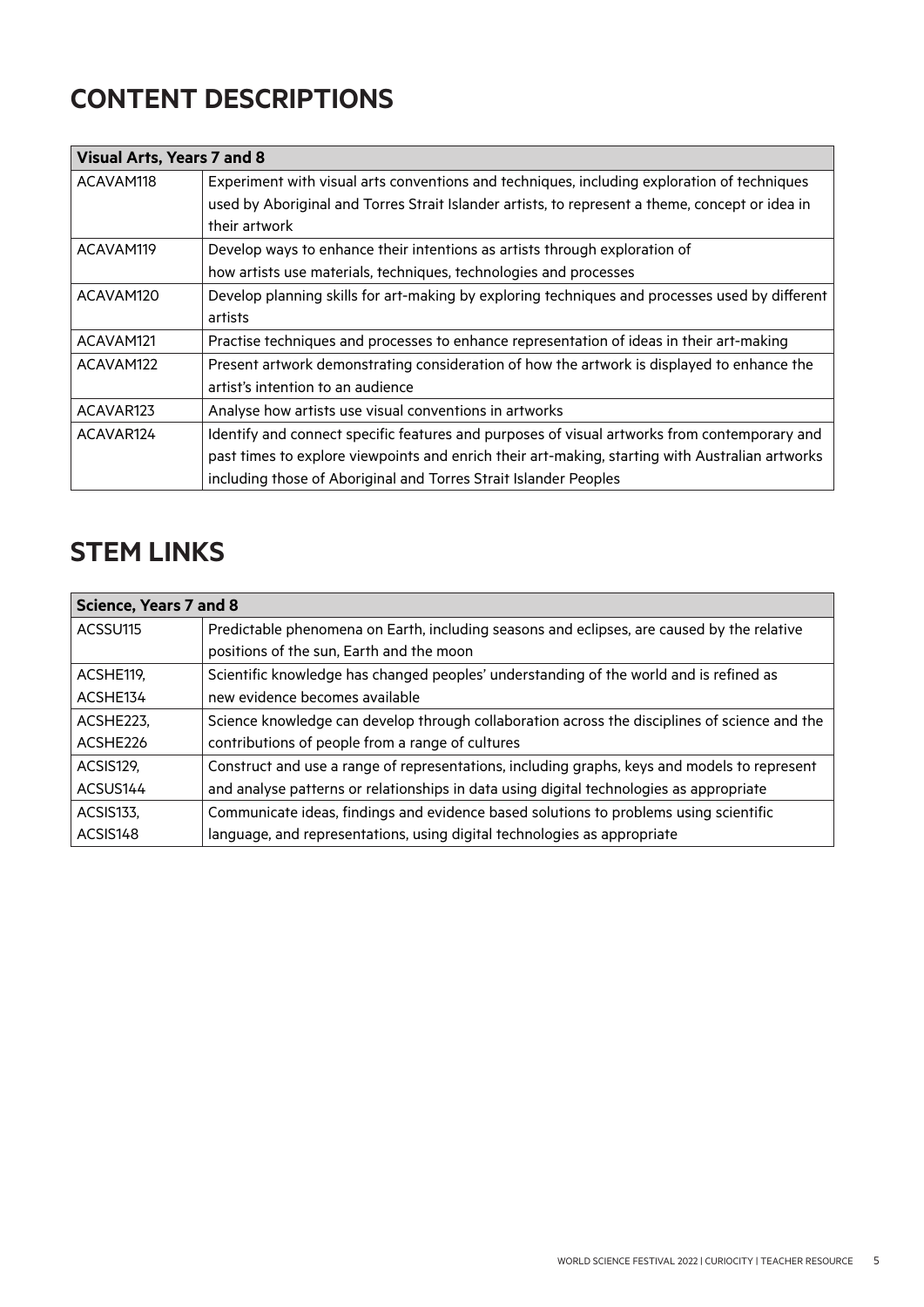# **GENERAL CAPABILITIES**

### Knowledge, skills, behaviours and dispositions:

![](_page_5_Picture_2.jpeg)

intercultural understanding

![](_page_5_Picture_4.jpeg)

critical and creative thinking

![](_page_5_Picture_6.jpeg)

![](_page_5_Picture_7.jpeg)

personal and social capability

 Aboriginal and Torres Strait Islander histories and cultures

# **LEARNING OBJECTIVES**

### Students are learning:

- to explore and experiment with various media, using the elements and principles of art
- how artists use visual language to communicate knowledge and histories
- to evaluate artworks from different cultures, times and places
- to identify the influences of science, culture and environment on their own and others' artworks
- to develop and refine techniques and processes to represent ideas and subject matter in their artworks

# **SUCCESS CRITERIA**

Students will be successful when they can:

- demonstrate development and refinement of art techniques and processes
- identify and analyse how they and other artists use visual conventions and viewpoints to communicate information
- evaluate the influence of different cultures, times and places on artworks
- plan their art making in response to exploration of scientific, cultural and environmental factors
- demonstrate manipulation of techniques and processes to represent intended ideas and subject matter in their artwork.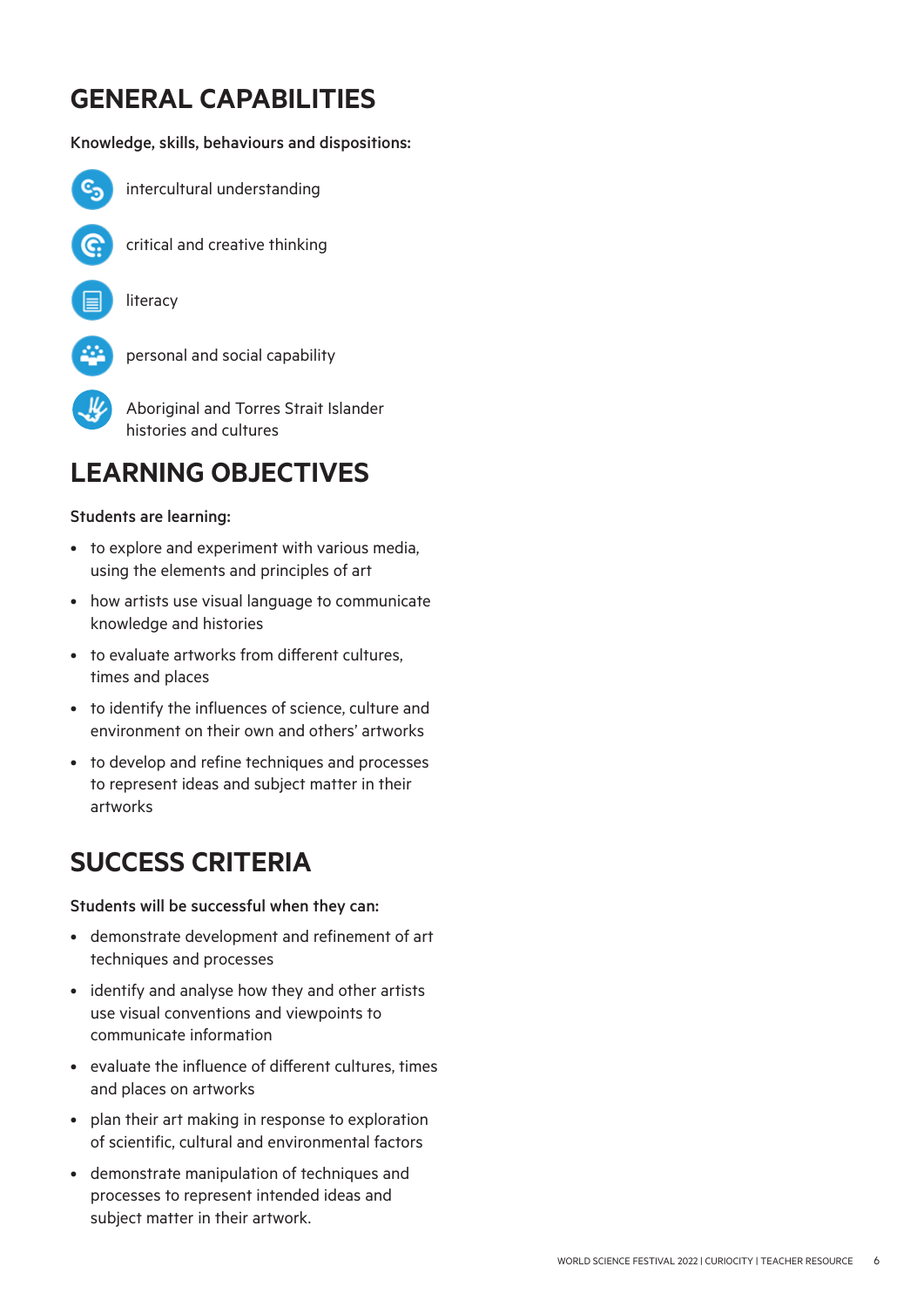# **TEACHING NOTES**

# **TIMING**

3 x 1-hour sessions

# **MATERIALS**

- each student will need a HB pencil, waterproof black liner (*Sharpie* or similar), block of soft lino (at least 15x15cm each student, although they may prefer to work using a rectangular format)
- for the class: A4 printing paper, lino cutting tools, palette knives, printing ink (various colours, at least two), ink rollers, printing press or barren/ large spoon/clean printing rollers, masking tape, A4 plastic sheets (old, laminated posters or handouts and overhead transparencies, etc. work well), newspaper. Optional: transfer paper, fine white or pastel paint pens
- devices and internet access, printer and photocopy machine

## **HOW TO USE**

Students view featured artworks in situ, prior to completing these activities. Activities can be modified for remote learning.

To enrich this experience, Queensland Museum [learning resources](https://learning.qm.qld.gov.au/) may be used concurrently in other learning areas. Creating a free account means you can save, sort, manage and share your favourite collection items (audio and video, collection items, events, fact sheets, images, learning resources, loan kits, etc.).

### **Suggested resources:**

- *[Torres Strait Island Futures: What Lies Ahead](https://islandfutures.qm.qld.gov.au/learning)  [for Zenadth Kes?](https://islandfutures.qm.qld.gov.au/learning)* – free exhibition runs until 25 April, 2022 (comprehensive resources covering various year levels and learning areas)
- [Australians and the Sky: Learning Resource](https://learning.qm.qld.gov.au/resources/1635555/australians-and-the-sky) (Science, Years 5, 7)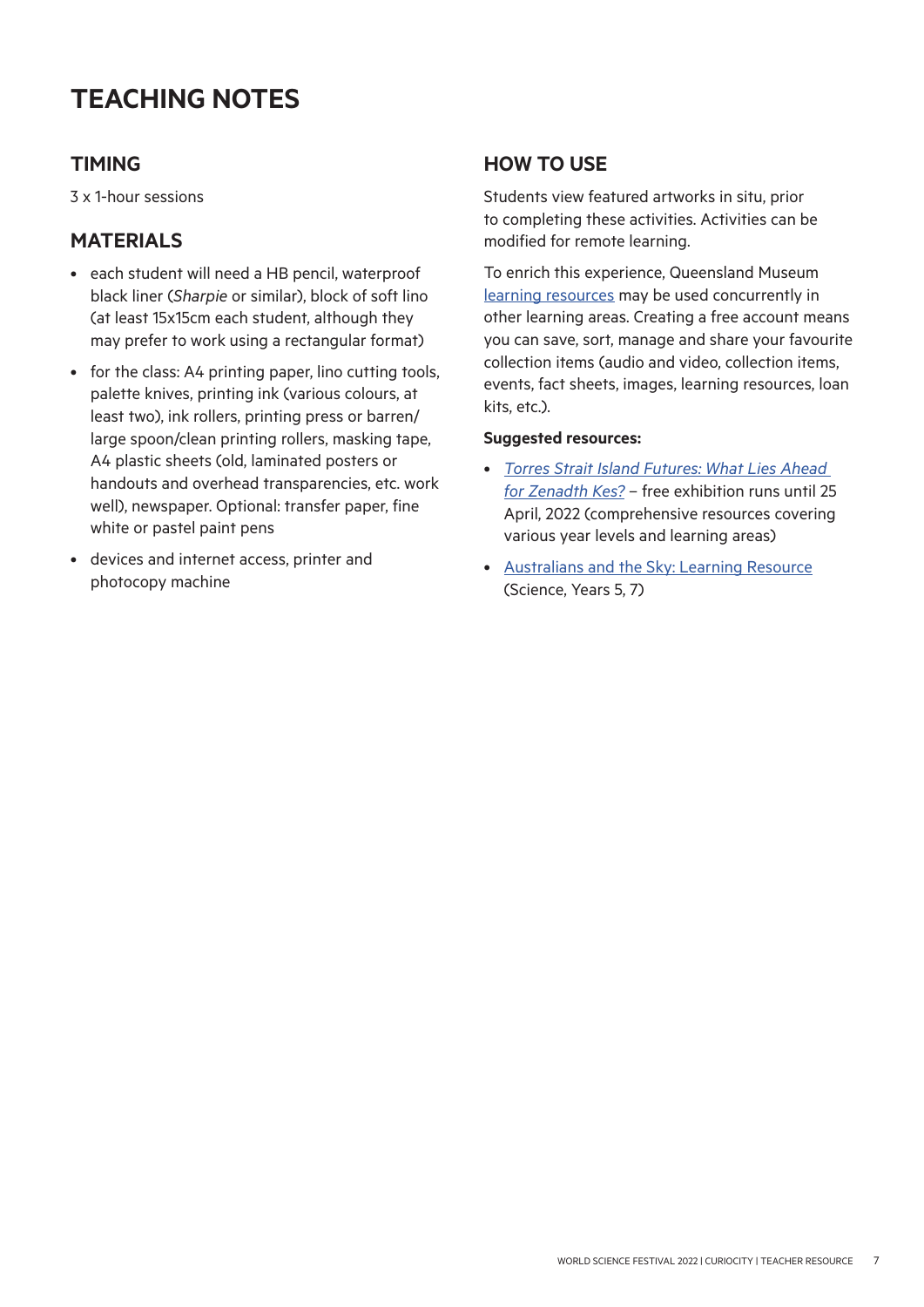# **LESSON 1: THE FIRST SCIENTISTS**

*For more than 50,000 years, Indigenous Australians have incorporated celestial events into their oral traditions and used the motions of celestial bodies for navigation, time–keeping, food economics, and social structure… Aboriginal people made careful observations of the sky, measurements of celestial bodies, and incorporated astronomical events into complex oral traditions by searching for written records of time–keeping using celestial bodies, the use of rising and setting stars as indicators of special events, recorded observations of variable stars, the solar cycle, and lunar phases (including ocean tides and eclipses) in oral tradition, as well as astronomical measurements of the equinox, solstice, and cardinal points.iii*

While students take inspiration from Brian Robinson's work to imagine their own constellations and animal stories, they do so respectfully. They understand that artists who are Aboriginal Peoples or Torres Strait Island Peoples are the Traditional Owners and primary guardians of these stories and heritage.

### **Inquiry question**

• How do scientific, cultural and environmental influences shape an artist's work?

### **Preparation**

• Print a class set of [Appendix A: Design table](#page-11-0), preferably on A3 paper to allow students room to sketch.

### **Introductory activity**

- Project a still-image or footage of Brian Robinson's *Baidum Tithuyil*, so that students can recollect their experience with the work as they enter the classroom.
- Allow students 10 minutes to silently read Robinson's artistic concept. Once they have finished reading, students work in small groups to respond to the following questions:
	- o What techniques, materials and styles has Robinson used that reflect traditions and styles of the Torres Strait?
- o What techniques, materials and styles show influence of Western art or popular culture?
- o What symbols, motifs, patterns or lines reflect the tropical marine environment surrounding Waiben (Thursday Island)?
- o What do you think Robinson was trying to communicate with this artwork?
- o What was something you found interesting or exciting about the artwork?
- o What is a question you have now?
- Students elect a representative from their group to share their responses with the class.

### **Learning activities**

- Taking inspiration from Robinson's representation of the Great Shark, students will design their own Australian animal constellation, with the following specifications:
	- o simplify shape and line work, so the design is suitable for printmaking
	- o the design represents a food chain the feature animal and outline must be a second or third order consumer, and the first order consumer and producer are depicted inside of the feature animal
	- o the design includes a symbol that represents where the stars are in the constellation (Robinson uses an orange, circular motif)
	- o **Extension**: consider adding parasite-host, threats/competitors or pollinators to your design.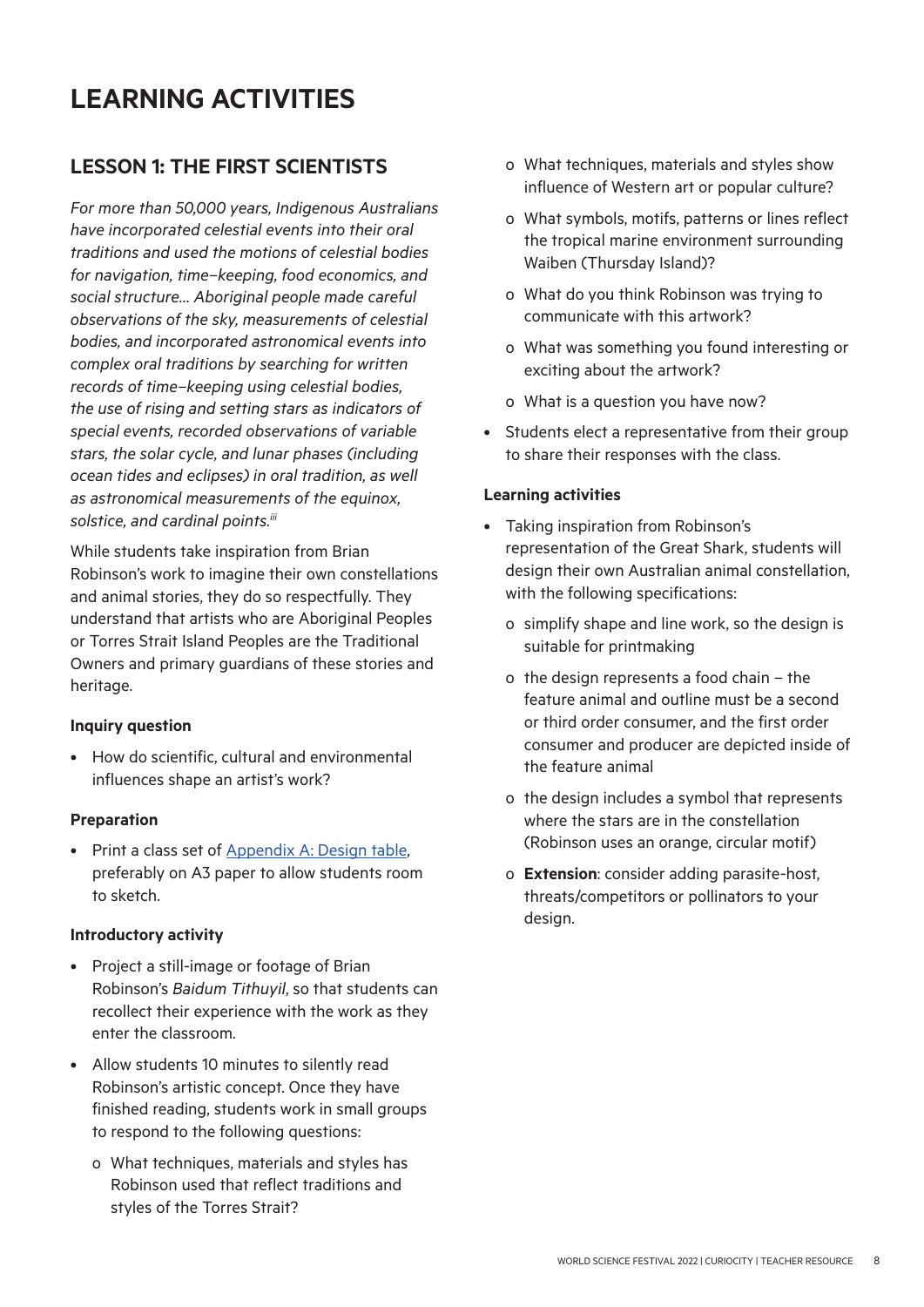- Students can find many examples of animals within a food-web in this Queensland Museum resource, *[Exploring Australian Food Webs](https://learning.qm.qld.gov.au/resources/1568374/exploring-australian-food-webs)*. Food webs encompass multiple food chains that exist within an ecosystem.
- To begin the design process, students complete the design table. Demonstrate how to simplify animal and plant shapes so that they will result in achievable designs.
- Using a blank page in their visual diary, students add the elements together to draw a design for a linocut. The third or second order consumer should be the largest, external shape, and other elements should be composed within this shape. Make sure that the stars that make up the constellation are included in the design (constellation shapes are often quite abstract, so students can be creative with their placement, using known constellations as stimulus).
- **Extension**: consider animal or plant species that are under threat, or prolific (a pest). Use repetition or scale to communicate these environmental concerns.
- Assist students as they work, encouraging them to consider the overall composition and their use of bold lines, negative space and simple, recognisable shapes and patterns (aim for a balance of black and white shapes and lines in the design). Robinson has many existing artworks (including linocuts) that could be used as striking examples of successful designs.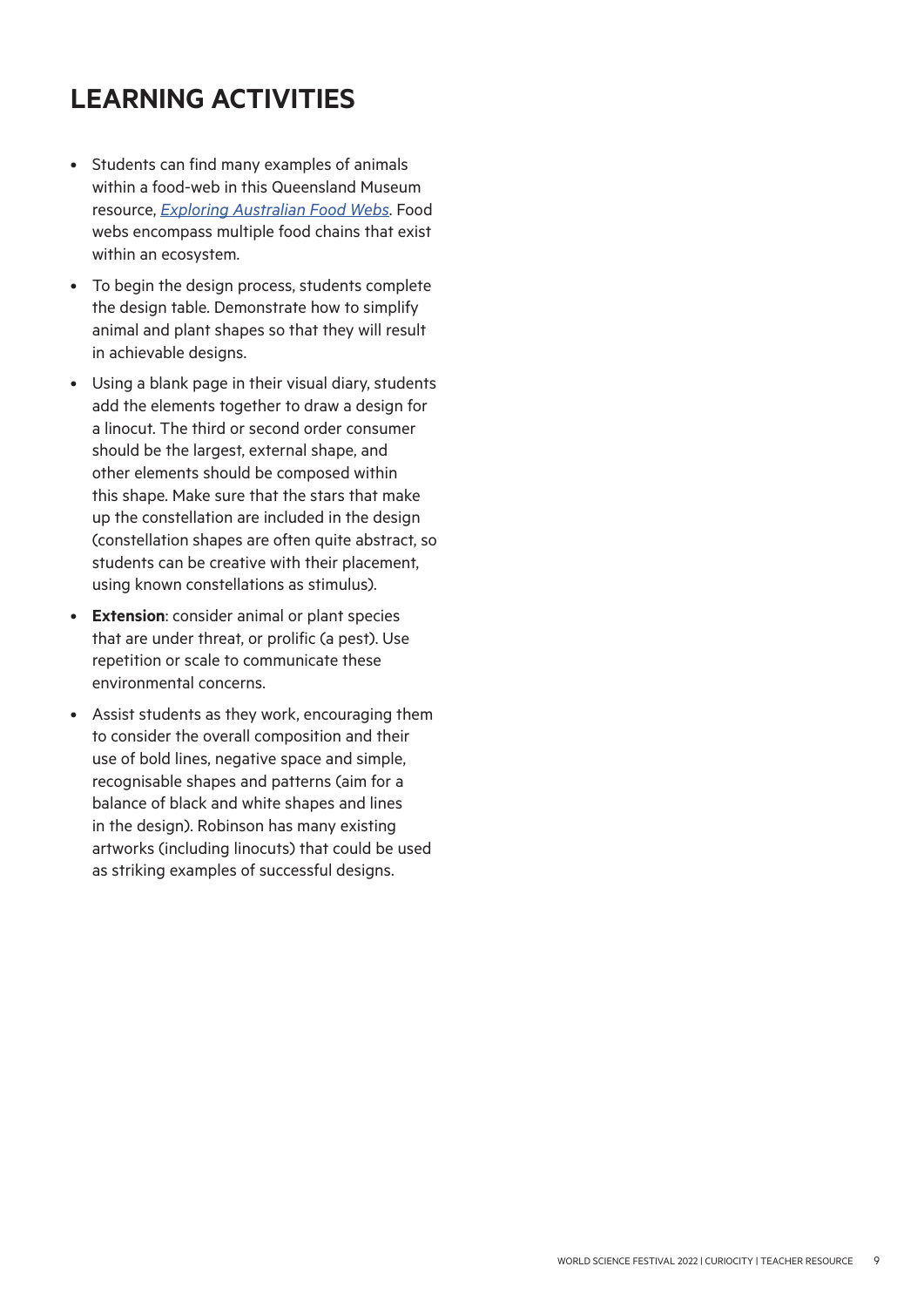# **LESSON 2: DESIGNING CONSTELLATIONS**

### **Inquiry question**

• How do artists represent ideas through visual conventions?

### **Preparation**

- Access to a photocopier to produce mirrorimage copies
- Prepare transfer paper, black liners, lino blocks and lino cutting tools for each student.

### **Learning activities**

- Students complete a design which is suitable for a linocut. *Note: expect that the process of cutting and printing may require several lessons to complete.*
- Give each student the opportunity to share their linocut designs (show scale drawing, explain the food chain represented and the chosen features). Invite classmates to engage in *TAG* peer feedback (feedback could also be given using colour-coordinated post-it notes or via digital/online comment).
	- o *T* tell your classmate something you like about the artwork
	- o *A* ask for clarity about something
	- o *G* give a suggestion
- Students use peer and teacher feedback to make any amendments to their designs.
- When designs are completed, demonstrate how to:
	- o photocopy a mirror-image of the design so that prints appear the intended way (linocuts work just like a stamp). You could also use the transfer paper or another technique to transfer the mirror-image onto the lino.
	- o use transfer paper to copy the design onto the lino and then trace with a waterproof liner to make sure the image doesn't smudge or rub off as you work.
- o safely use lino cutting tools, always selecting a sharp tool and cutting away from yourself to avoid injury.
- o use various cutting tools for their intended purpose (e.g., 'V' gouge tools for cutting lines, 'U' gouge tools for removing large areas of non-printing lino).
- o create and use circular dots, stippling or cross-hatching to communicate form or value.
- Assist students to complete cutting their design.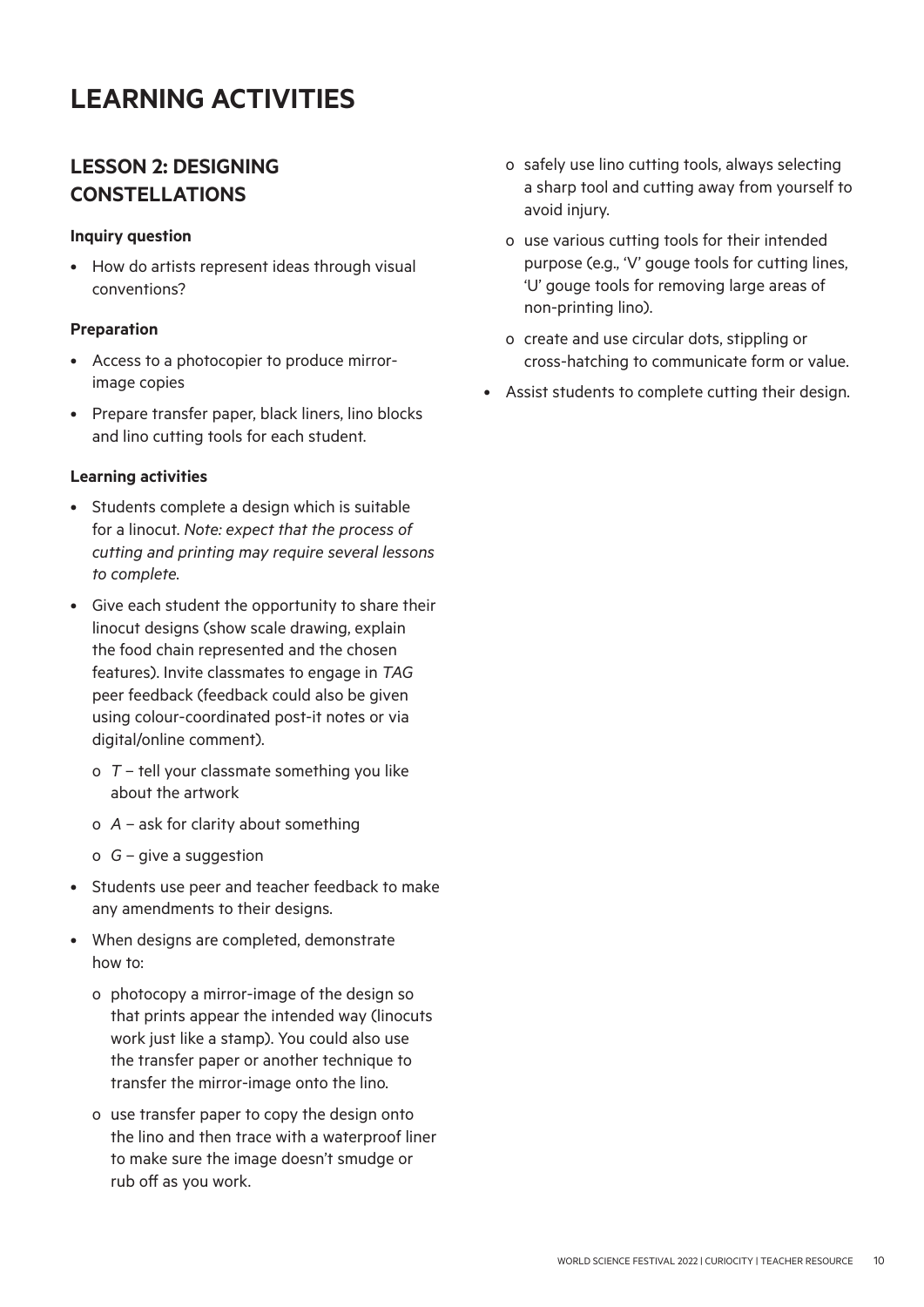# **LESSON 3: PRINTING CONSTELLATIONS**

### **Inquiry question**

• How does scientific knowledge impact on artworks and communication of meaning?

### **Preparation**

- Prepare multiple workstations in the classroom so that inking, printing and drying processes are separate (to avoid transferring ink onto unwanted surfaces).
	- o Inking: attach plastic sheets to the table with masking tape to make an area to roll out the ink (plastic can be easily cleaned or thrown away afterwards). Prepare inks, ink rollers, palette knives, newspaper
	- o Printing: clean A4 printing paper, newspaper, printing press or barren/large spoon/clean printing rollers
	- o Drying: a draft-free space where prints can dry undisturbed (i.e., drying rack)

### **Learning activities**

- Demonstrate how to roll an appropriate amount of ink out onto the prepared surface and how to use the palette knife to remove excess ink or add more.
- Extension: ask students to roll their own ink or use multiple colours to create a gradient.
- Demonstrate the following printing processes:
	- o evenly apply an appropriate amount of ink, so that there is a velvety sheen
	- o work quickly so that the ink does not dry out
	- o create intrigue or tone by rubbing ink away from flat areas with newspaper
	- o use light pencil marks to ensure your print is registered (lined up)
	- o work in the correct station, and keep hands free of ink to avoid smudges
	- o peel the paper from the lino carefully
- o apply the right amount of pressure so that the result is an evenly transferred print.
- Students compose their prints onto the A4 paper, create an edition (series) of successful prints and number them.
- **Extension activity**: when the prints are dry, students work over the top of them using fine, white or pastel coloured paint pens – emphasising the constellation reference.
- Finished work can be mounted and displayed in the classroom.
- Students complete a short paragraph, reflecting on the food chain represented, the process involved and the effectiveness of the finished result.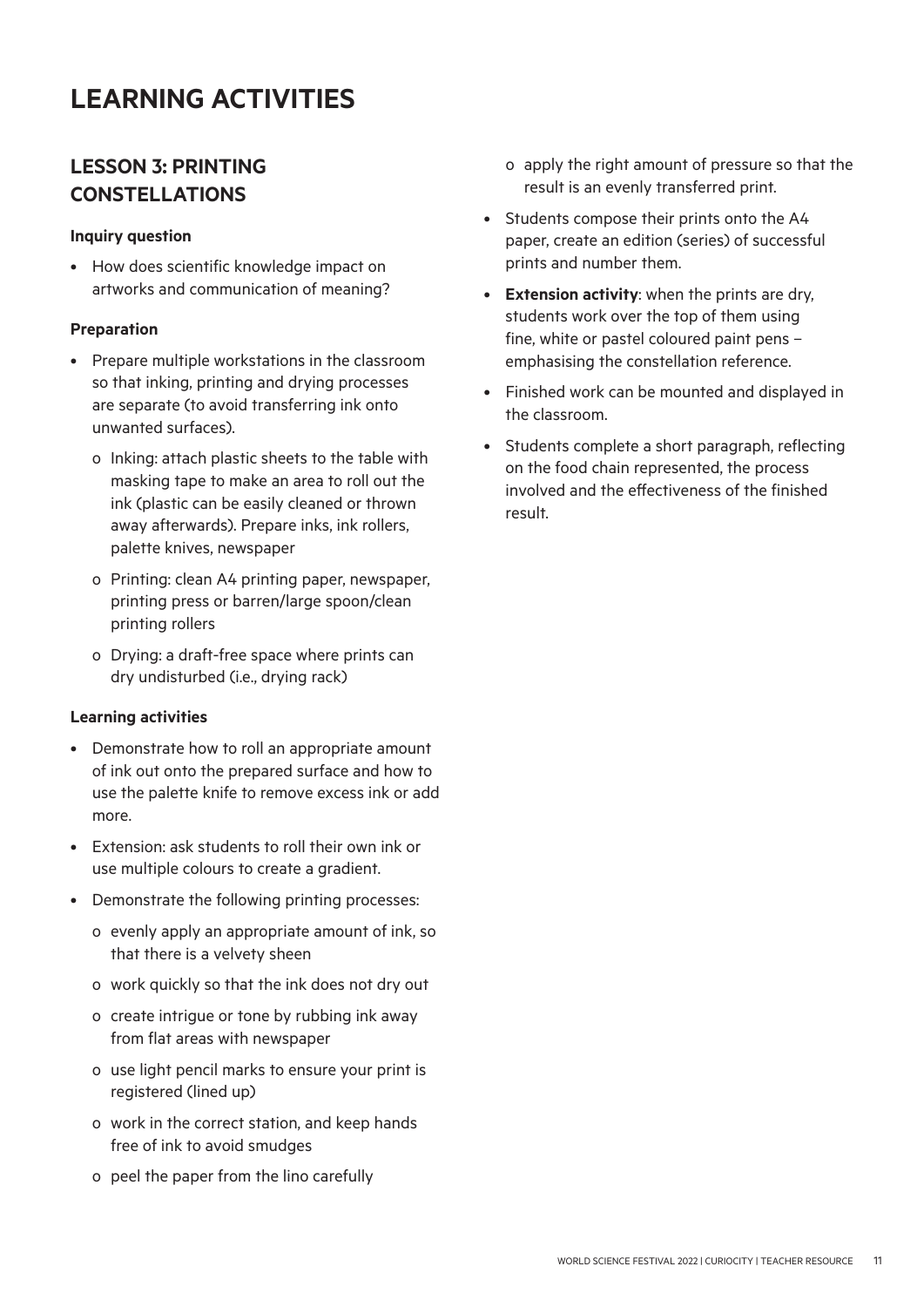# <span id="page-11-0"></span>**APPENDICES**

# **APPENDIX A: DESIGN TABLE**

| <b>TROPHIC</b>                                        | What is it? | <b>Simplified Drawing</b> |
|-------------------------------------------------------|-------------|---------------------------|
| <b>Feature</b><br>animal<br>(third order<br>consumer) |             | <b>CONSUMES</b>           |
| <b>Second order</b><br>consumer                       |             | <b>CONSUMES</b>           |
| <b>First order</b><br>consumer                        |             | <b>CONSUMES</b>           |
| Producer<br>(a plant)                                 |             |                           |
| <b>Additional</b><br>elements                         |             |                           |